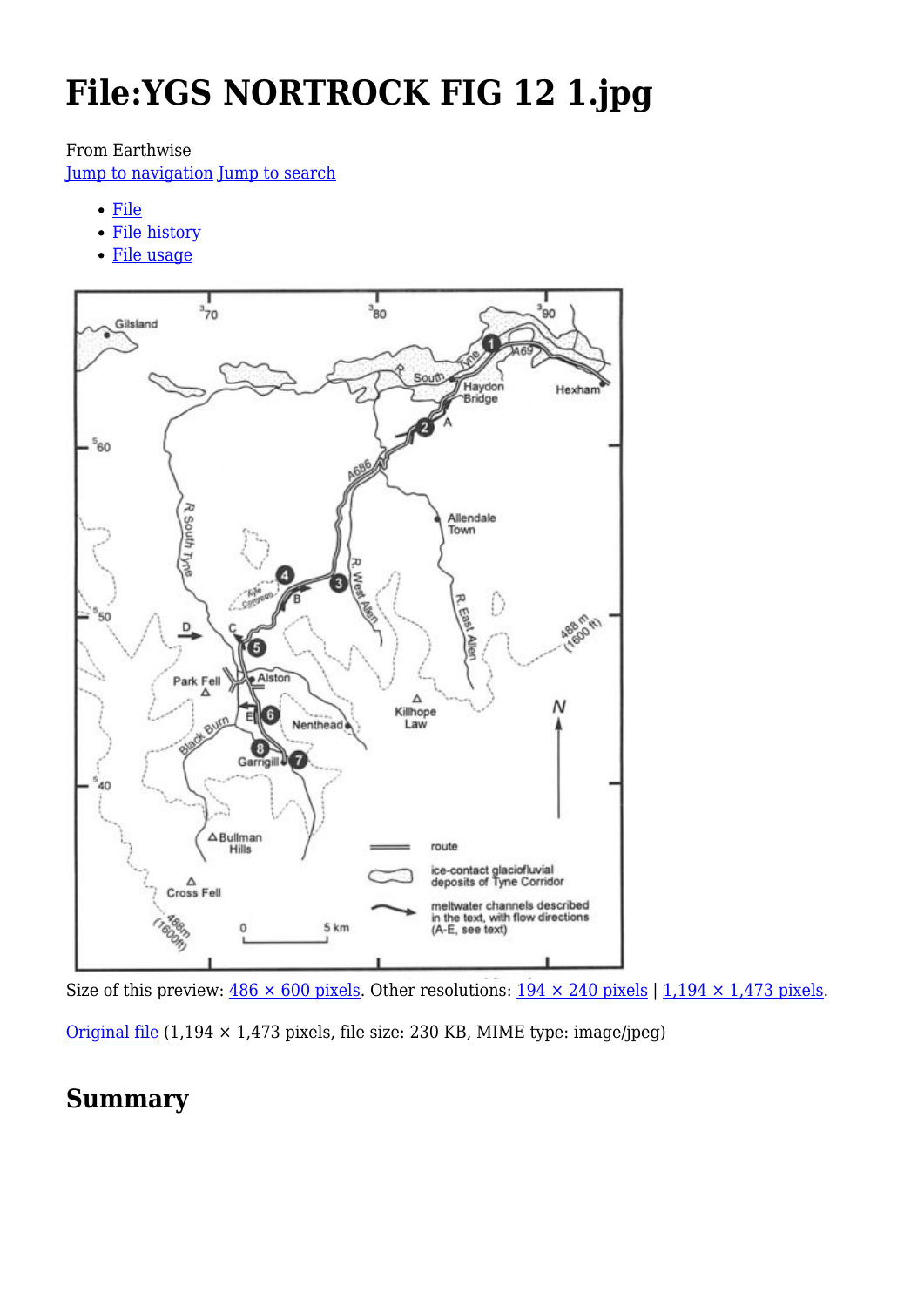| description | <b>English:</b> Figure 12.1 Excursion route and glacial features of South Tynedale, and<br>East and West Allendales.<br>YORKSHIRE<br><b>GEOLOGICAL</b><br><b>SOCIETY</b><br>Scrutton, Colin, Editor Northumbrian rocks and landscape: a field guide.<br>2004. 2nd edition. Published by the Yorkshire Geological Society.<br>Copyright Yorkshire Geological Society, images Copyright Karen Atkinson<br>and Colin Scrutton. |
|-------------|-----------------------------------------------------------------------------------------------------------------------------------------------------------------------------------------------------------------------------------------------------------------------------------------------------------------------------------------------------------------------------------------------------------------------------|
| source      | <b>Yorkshire Geological Society</b>                                                                                                                                                                                                                                                                                                                                                                                         |
|             | <b>author</b> Yorkshire Geological Society                                                                                                                                                                                                                                                                                                                                                                                  |

# **Licencing**

{{subst:Custom license marker added by UW}}

#### **Copyright for images in Yorkshire Geological Society publications on Earthwise is as follows:**

Images may be reproduced free of charge for any non-commercial use in any format or medium provided it is reproduced accurately and not used in a misleading or derogatory context. Where any images on this site are being republished or copied to others, the source of the material must be identified and the copyright status acknowledged with the relevant attribution.

For all other uses of the images including commercial use please contact the Yorkshire Geological Society

#### **Further copyright information for images from specific books and attribution statements: Yorkshire rocks and landscape**

Images are Copyright Yorkshire Geological Society.

Attribution statement: Image from 'Yorkshire rocks and landscape: a field guide.' Yorkshire Geological Society 2006. [www.yorksgeolsoc.org.uk](http://www.yorksgeolsoc.org.uk)

#### **Northumbrian rocks and landscape**

Images are Copyright Karen Atkinson and Colin Scrutton.

Attribution statement: Image from 'Northumbrian rocks and landscape: a field guide.' Yorkshire Geological Society 2004. [www.yorksgeolsoc.org.uk](http://www.yorksgeolsoc.org.uk)

Carboniferous hydrocarbon resources: the southern North Sea and surrounding onshore areas Images are Copyright Yorkshire Geological Society.

Attribution statement: Image from 'Carboniferous hydrocarbon geology.' Yorkshire Geological Society 2005. [www.yorksgeolsoc.org.uk](http://www.yorksgeolsoc.org.uk)

# **File history**

Click on a date/time to view the file as it appeared at that time.

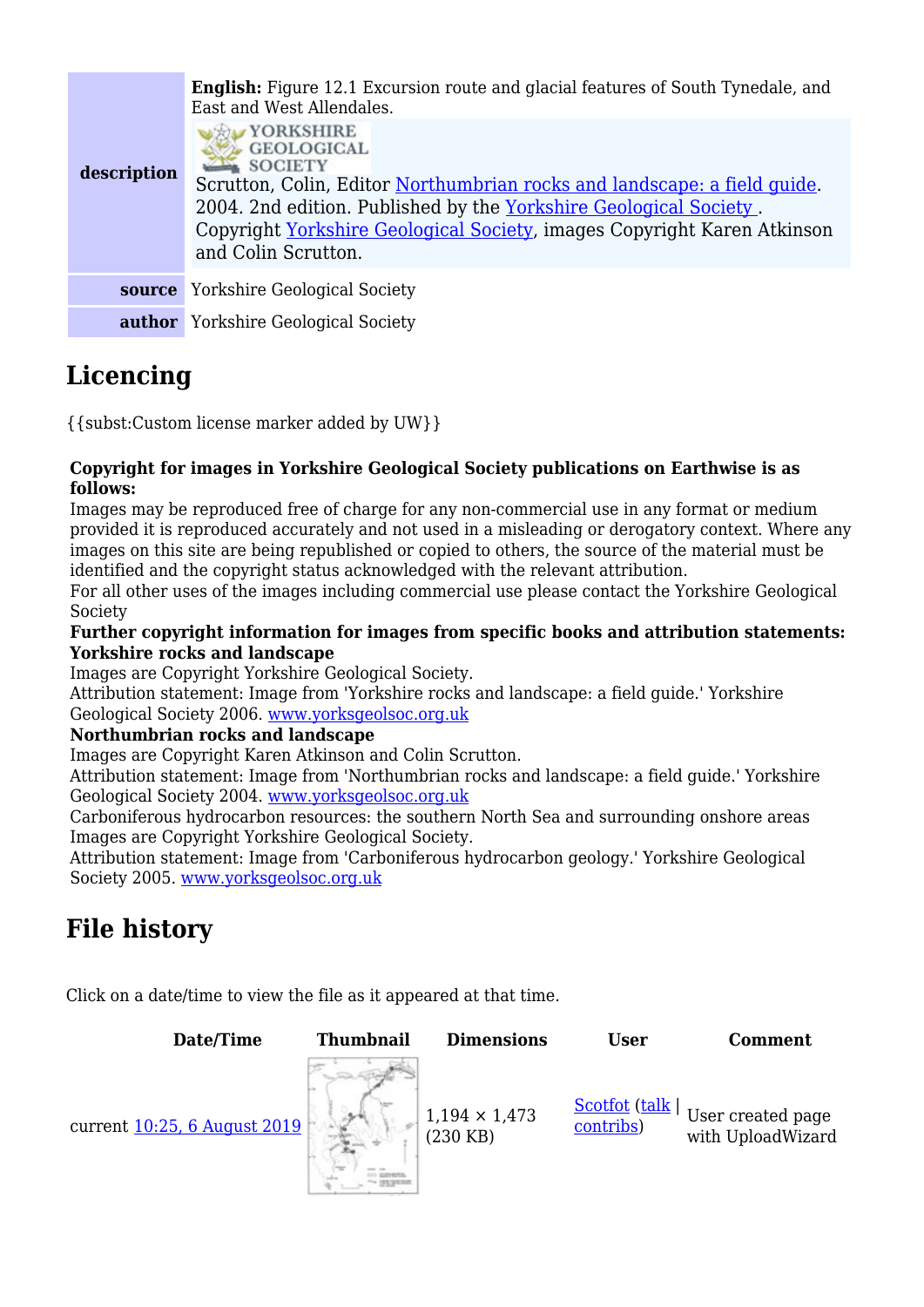You cannot overwrite this file.

# **File usage**

The following page links to this file:

• [The Quaternary of South Tynedale - an excursion](http://earthwise.bgs.ac.uk/index.php/The_Quaternary_of_South_Tynedale_-_an_excursion)

Retrieved from

'[http://earthwise.bgs.ac.uk/index.php?title=File:YGS\\_NORTROCK\\_FIG\\_12\\_1.jpg&oldid=41894](http://earthwise.bgs.ac.uk/index.php?title=File:YGS_NORTROCK_FIG_12_1.jpg&oldid=41894)' [Categories:](http://earthwise.bgs.ac.uk/index.php/Special:Categories)

- [License tags](http://earthwise.bgs.ac.uk/index.php/Category:License_tags)
- [Uploaded with UploadWizard](http://earthwise.bgs.ac.uk/index.php/Category:Uploaded_with_UploadWizard)

## **Navigation menu**

### **Personal tools**

- Not logged in
- [Talk](http://earthwise.bgs.ac.uk/index.php/Special:MyTalk)
- [Contributions](http://earthwise.bgs.ac.uk/index.php/Special:MyContributions)
- [Log in](http://earthwise.bgs.ac.uk/index.php?title=Special:UserLogin&returnto=File%3AYGS+NORTROCK+FIG+12+1.jpg&returntoquery=action%3Dmpdf)
- [Request account](http://earthwise.bgs.ac.uk/index.php/Special:RequestAccount)

### **Namespaces**

- [File](http://earthwise.bgs.ac.uk/index.php/File:YGS_NORTROCK_FIG_12_1.jpg)
- [Discussion](http://earthwise.bgs.ac.uk/index.php?title=File_talk:YGS_NORTROCK_FIG_12_1.jpg&action=edit&redlink=1)

 $\Box$ 

### **Variants**

### **Views**

- [Read](http://earthwise.bgs.ac.uk/index.php/File:YGS_NORTROCK_FIG_12_1.jpg)
- [Edit](http://earthwise.bgs.ac.uk/index.php?title=File:YGS_NORTROCK_FIG_12_1.jpg&action=edit)
- [View history](http://earthwise.bgs.ac.uk/index.php?title=File:YGS_NORTROCK_FIG_12_1.jpg&action=history)
- [PDF Export](http://earthwise.bgs.ac.uk/index.php?title=File:YGS_NORTROCK_FIG_12_1.jpg&action=mpdf)

 $\Box$ 

### **More**

### **Search**